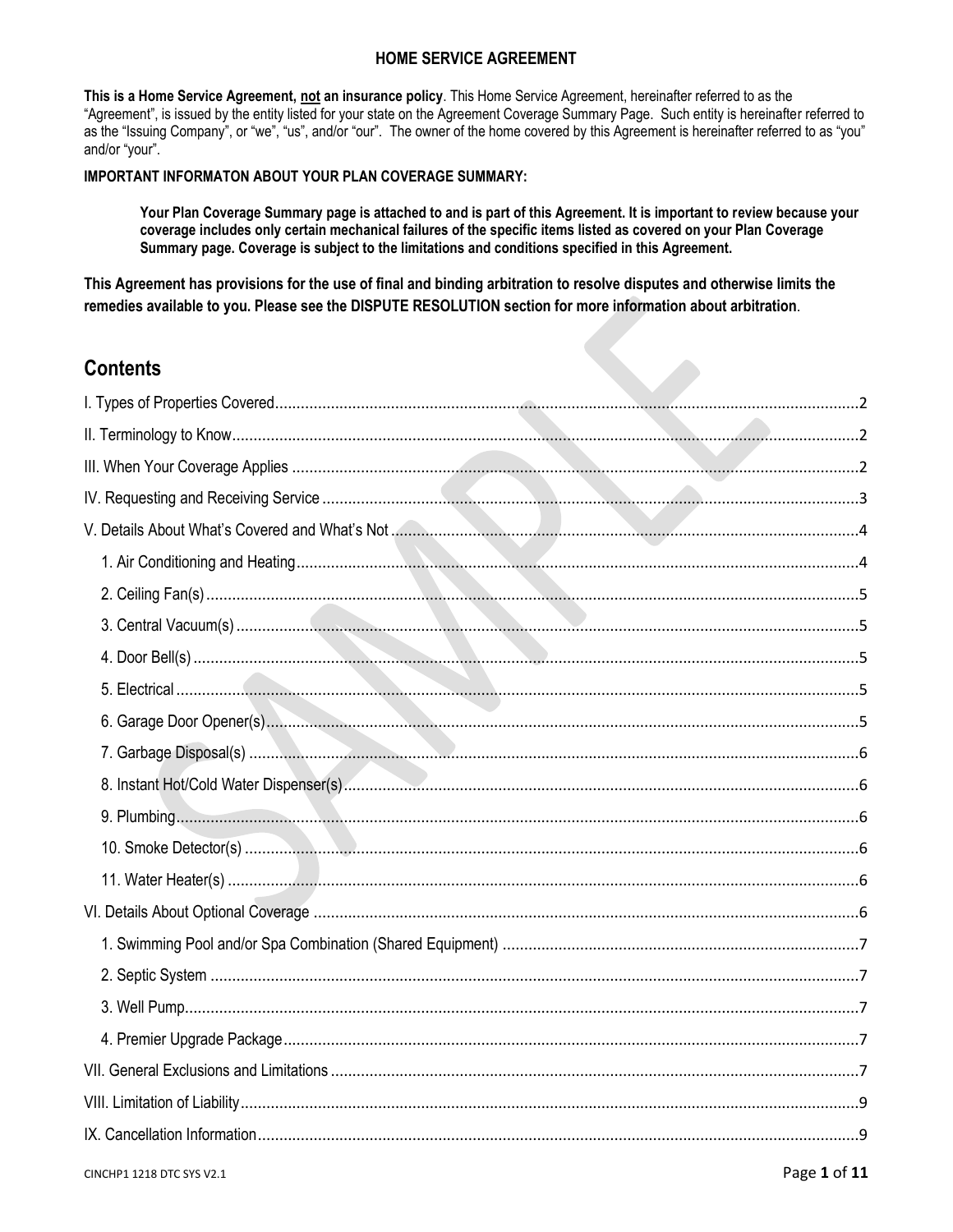# <span id="page-1-0"></span>**I. Types of Properties Covered**

This Agreement covers a single family residence, including a condominium, townhouse, villa or manufactured home used solely for residential purposes and eligible manufactured homes. To be eligible, a manufactured home must

- (i) Have been constructed within (10) years of the effective date of the Agreement.
- (ii) Be permanently secured to the ground on land you own or located in a division operated similar to a condominium, where maintenance is provided.

This Agreement provides coverage under a special exception for special purpose group homes devoted to housing persons with mental and physical disabilities, as those terms are defined by the Americans with Disabilities Act at Title 42 of the United States Code Section 12102(2)(A).

This Agreement does not cover:

- Mobile homes
- Multi-family residential property of more than two-units
- Any dwelling used in whole or in part for commercial purposes including non-profit organizations
- Homes listed or registered in any historical register, including without limitation the National Register of Historic Places

Whether or not this Agreement covers a condominium unit, manufactured home, or multi-family property (duplex), any repairs and/or replacements are limited to the items solely used by and located and serviceable within such single unit (unless specified otherwise). **No common area items shared by non-warranted units shall be covered by this Agreement.**

## <span id="page-1-1"></span>**II. Terminology to Know**

- "Mechanical failure" occurs when a covered item/system becomes inoperable and unable to perform its primary function, subject to the limitations and conditions of this Agreement.
- "Domestic-grade" items are those that were designated by the manufacturer, manufactured and marketed solely for installation and use in a residential single family dwelling.
- "Commercial-grade" items are those that were designated by the manufacturer, manufactured and primarily marketed for installation and use in commercial operations.
- A "visual inspection" of the covered item is considered to mean the viewing of an item to verify that it appears structurally intact and without damage or missing parts that would indicate inoperability.
- A "simple mechanical test" means the ability to turn the unit off and on verifying the item operates without irregular sounds or smoke that may indicate a problem. In certain instances, we may require documentation from you during a claim review.
- "Proper operating condition" means the item/system was correctly located within the home, was properly installed to code at the time of installation, was fully connected, was capable of successfully performing all operations commensurate with the manufacturer's original design intention, and did not pose any hazard to life or property.
- A "necessary or required upgrade" is a replacement improving: manufacturer specification; energy efficiency; or system performance due to external circumstances (such as inability to obtain parts/equipment or government mandated system modifications).
- "Item" examples: air conditioning unit, heating unit, water heater, individual appliances such as refrigerator, dishwasher and ceiling fans.
- "Item Lifetime" is defined as the total time for which an item is technically designed to operate from its date of purchase and is expressed in years.

# <span id="page-1-2"></span>**III. When Your Coverage Applies**

1. **We agree to pay the covered costs to repair or replace the items listed as covered on your Agreement Coverage Summary Page if any such items become inoperable during the term of this Agreement due to mechanical failure caused by routine**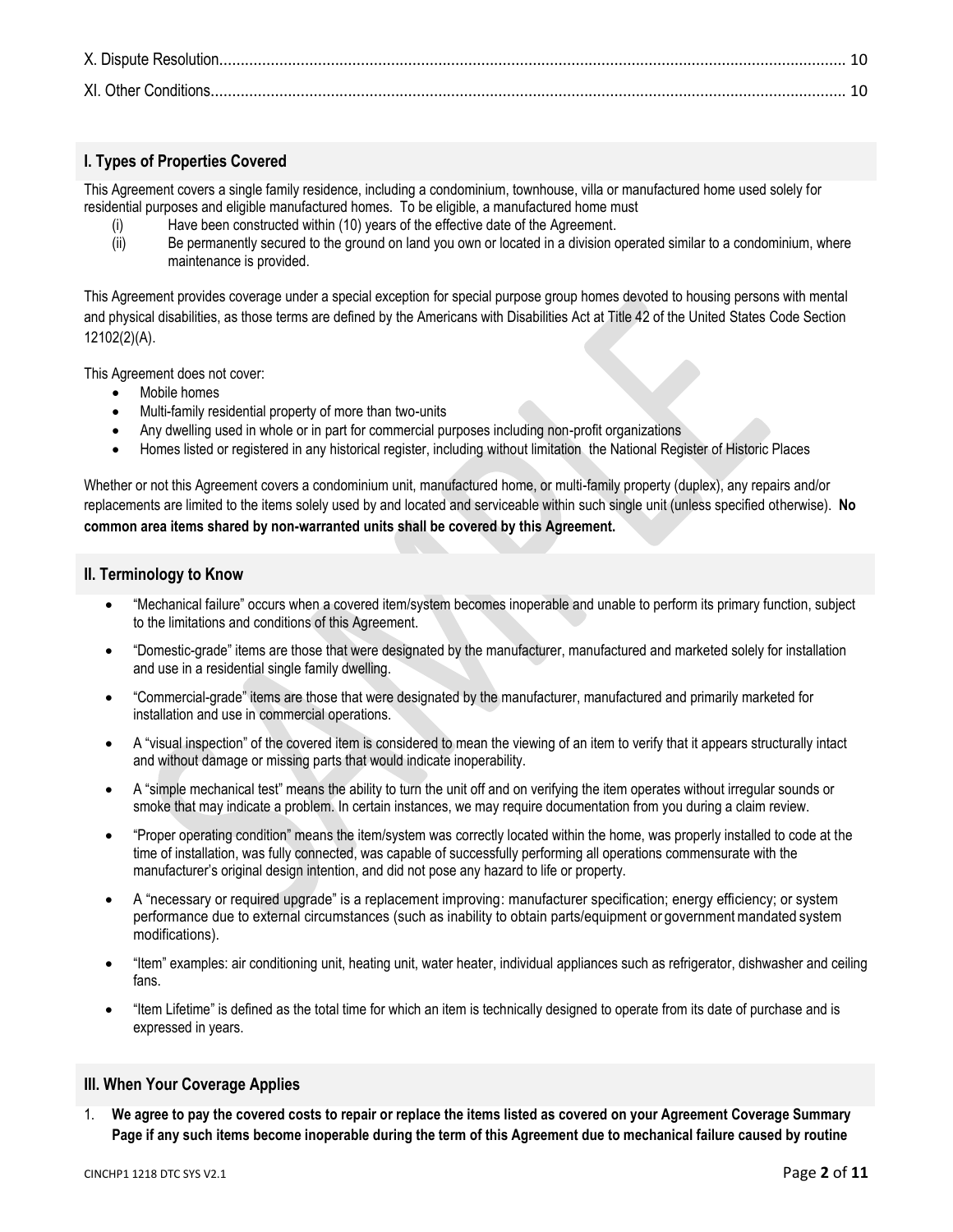**wear and tear.** The definitions of the specific items that may be listed on your Agreement Coverage Summary Page as covered, as well as other limitations on coverage and other terms and conditions, are listed below.

- 2. We will cover mechanical failures relating to the mechanical parts and components of those domestic-grade items that were in the home and in proper operating condition on the Agreement effective date.
- 3. We will cover failures due to rust and corrosion, and or sediment.
- 4. When completing a covered repair or replacement, we will NOT pay the cost to:
	- dismantle and remove defective equipment,
	- recapture refrigerant,
	- reclaim refrigerant,
	- dispose of refrigerant.
- 5. We will cover an unknown pre-existing mechanical failure provided the failure could not have been detected by visual inspection or simple mechanical test.
- 6. **The decision to replace rather than repair items is solely our option**. Should we choose to replace an item, the replacement shall:
	- be the base model that meets all applicable federally mandated minimal manufacturers' standards,
	- perform the same primary function, and have a capacity comparable with the covered item, when available with domestically assembled units.

When replacing systems and appliances:

- We are not liable to provide exact match in color, dye, lot, material, type or brand.
- We will be responsible for the installation of the replacement item but not for the cost of the construction, modifications, carpentry or transitional work made necessary in order to accommodate the replacement, nor for any costs to upgrade or modify items for any reason except as otherwise specified in this Agreement.
- With respect to kitchen/laundry appliances, we will make reasonable efforts to provide replacement items of similar mechanical capabilities and/or efficiency of the original unit, when available.

When making repairs:

- We reserve the right to rebuild existing parts or components and/or install rebuilt or refurbished parts or components.
- 7. Our cash payment policies and procedures:
	- In instances where the combined cost of diagnosis and repair or replacement is estimated to exceed a stated contract dollar limit, we will not provide repair or replacement services but will instead pay an amount equal to the contract dollar limit minus the deductible amount. If the stated contract dollar limit is an aggregate amount then paid claims will also be subtracted from payment.
	- In some instances, we may offer cash in lieu of repair or replacement services. This offered amount is based on what we would expect to pay (which is substantially less than retail cost) for parts and labor for covered items less the incurred cost of the contractor's diagnosis. You are required to repair the item or provide a new replacement and send the acceptable proof of your actual itemized costs to us before any reimbursement amount will be paid.
- 8. **Should we determine to pay cash in lieu of replacement and you only repair the item instead, the item will be excluded from further coverage under this Agreement and subsequent renewals. We reserve the right to inspect repaired and/or replacement items.**
- 9. **Determination of the operating condition as of the Agreement effective date, and the nature of any failure, will be made by us based upon the professional opinion of remote diagnosis for connected systems and/or appliances or our direct employees, considering but not limited to, the independent contractor's diagnosis.**

### <span id="page-2-0"></span>**IV. Requesting and Receiving Service**

1. **You must notify us of any mechanical failure when it happens and prior to the expiration of your Agreement. We are available twenty-four (24) hours a day, seven (7) days a week online at [my.cinchhomeservices.com](http://www.x.com/) or by phone at 1-844-324- 5688. If you fail to notify us of any mechanical failure during the coverage term in which the failure occurred, we will not be responsible for the cost of any repairs and/or replacements resulting from the mechanical failure.**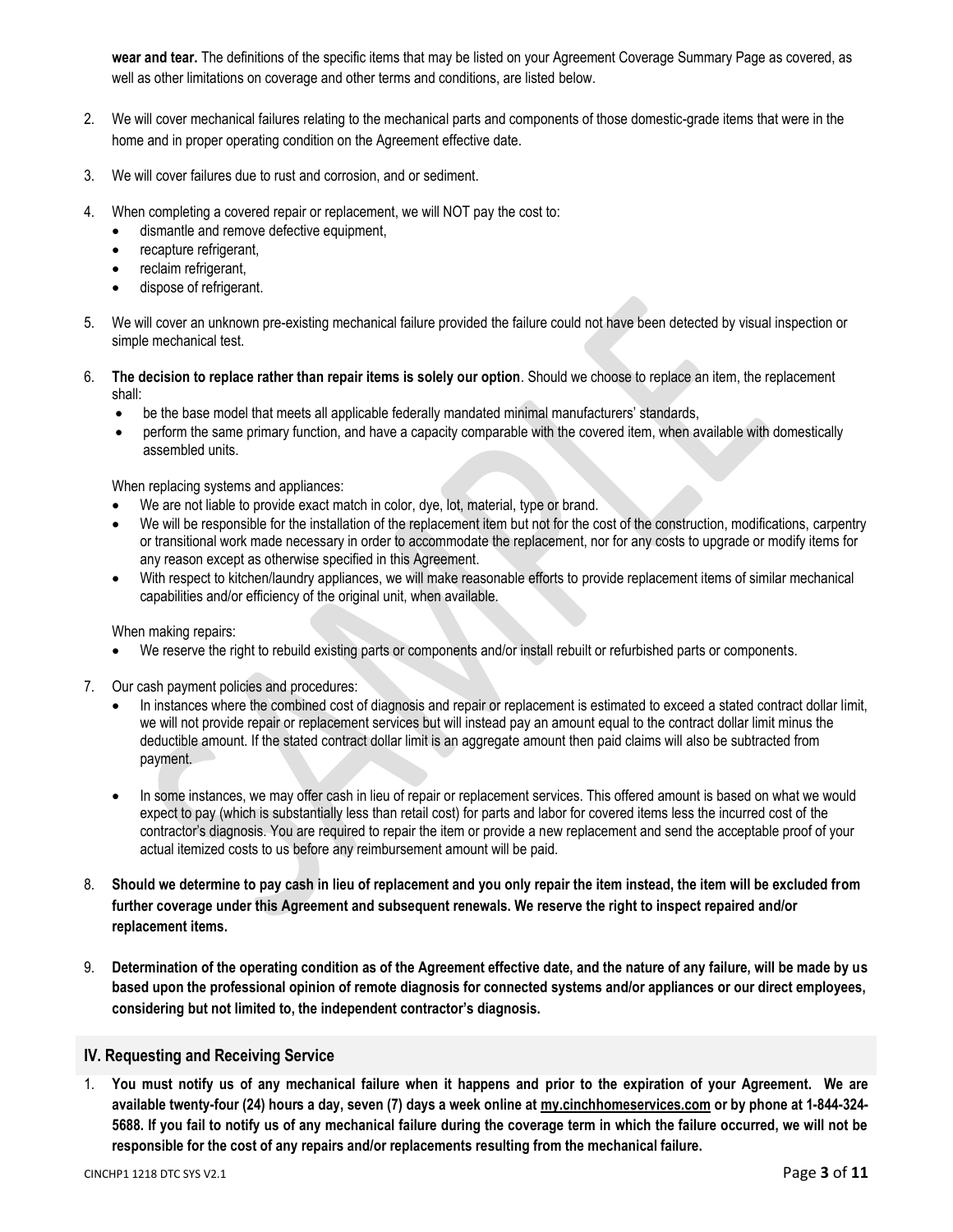- 2. We will use reasonable efforts to provide a referral to an independent contractor within two (2) hour(s) after the service request is received during normal business hours and within twenty-four (24) hour(s) for requests received outside of normal business hours. We will determine, at our sole discretion, which repairs constitute an emergency requiring expedited service and will give consideration to covered mechanical failures that affect the habitability of the dwelling.
- 3. **We are not responsible for expenses you incur without our express consent**. We will not reimburse you for any costs associated with unauthorized repairs or work performed by unauthorized contractors.
- 4. **This Agreement may include a deductible amount, as listed on your Agreement Coverage Summary Page. You may be required to pay all or part of your deductible at the time you request service. All or a portion of your deductible may be nonrefundable.** 
	- You are responsible and must pay for any amounts due for services performed which are not covered under the terms, conditions and provisions of this Agreement.
- 5. You are responsible to provide access to the covered property during normal business hours for the independent contractor to diagnose, obtain approval for, and/or complete repairs for covered mechanical failures. You are responsible to pay us and/or our independent contractor any service charge and additional charges assessed by our independent contractor resulting from your failure to provide access and/or for missed appointments caused by you.
- 6. We reserve the right to obtain, at our expense, a second opinion by an independent contractor prior to determining eligibility for coverage.

## <span id="page-3-0"></span>**V. Details About What's Covered and What's Not**

This Agreement provides coverage only for those items specifically listed as being covered on your Agreement Coverage Summary Page. **An additional fee may be required for additional systems, appliances or optional coverages. Coverage of some items may not be available under all plans or in every state.**

**This Agreement defines precisely what mechanical systems and appliances, and which of their parts and components, will be covered; only those items specifically so described are covered, subject to the limitations and conditions herein and on your Agreement Coverage Summary Page.** 

**Under any and all circumstances, our maximum liability, in the aggregate, for any and all claims submitted per agreement term shall be \$10,000.**

<span id="page-3-1"></span>**1. Air Conditioning and Heating** Coverage is available on an Air Conditioning and Heating unit up to a five (5) ton capacity. A maximum of 2 unit(s) are covered per contract. **We will pay up to \$1,500 per Agreement Term for access, diagnosis and repair or replacement of any geothermal and/or water source heat pumps, glycol, hot water, cable heating, or steam circulating system.** Where covered repairs require access to Air Conditioning and Heating ductwork, we will provide access to ductwork only through unobstructed walls, ceilings or floors, and will return access openings to a rough finish. **If the Air Conditioning and Heating ductwork is accessible only through a concrete floor, wall or ceiling, we will pay up to \$1,000 per Agreement Term for access, diagnosis, repair or replacement of such ductwork, including returning access openings to a rough finish.** We will pay for access, diagnosis, and replacement related to necessary or required Air Conditioning and Heating system efficiency and other upgrades except: (1) costs associated with plenums and refrigerant line sets and (2) any other Air Conditioning and Heating specific limitations and exclusions in your Agreement.

#### **A. AIR CONDITIONING INCLUDING DUCTWORK** Refer to **1. Air conditioning and Heating** above.

### **A maximum of 2 units are covered per contract.**

| <b>COVERED</b>                                                   | <b>NOT COVERED</b>                                              |
|------------------------------------------------------------------|-----------------------------------------------------------------|
| All components and parts of the following air conditioning       | Outside or underground piping, well pump, and well pump         |
| system(s): ducted central electric split and package units,      | components for geothermal and/or water source heat pump,        |
| geothermal, wall air conditioners, mini-splits. With regard to   | interconnecting refrigerant lines (external of the equipment)   |
| ductwork, except as otherwise noted above, the following are     | window units, water towers, chillers, chiller components, water |
| covered: plenums, dampers, damper-only controls, leaks or breaks | lines and legally mandated diagnostic testing when replacing    |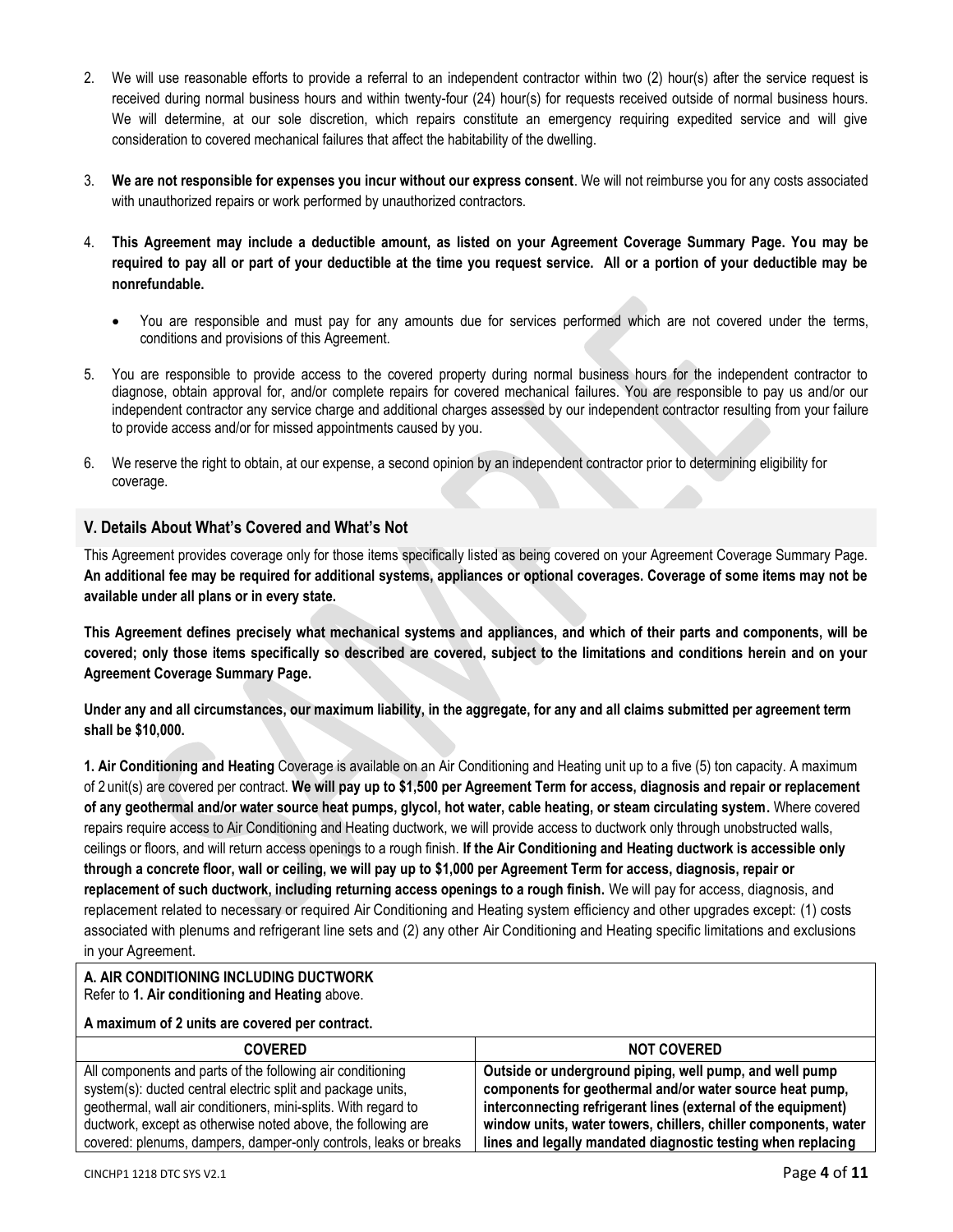| in ductwork (sheet metal, duct board, and flex duct including vapor |
|---------------------------------------------------------------------|
| barrier) from heating and/or air conditioning unit(s) including     |
| registers or grills.                                                |

**heating or cooling equipment.**

# **NOTE: We will pay up to \$10.00 per pound, for refrigerant.**

# **B. HEATING INCLUDING DUCTWORK**

Refer to **1. Air conditioning and Heating** above.

#### **A maximum of 2 units are covered per contract.**

| <b>COVERED</b>                                                                                                                                                                                                                                                                                                                                                                                                                                                                                                                                                                                                                             | <b>NOT COVERED</b>                                                                                                                                                                                                                                                                                                                                                                                          |
|--------------------------------------------------------------------------------------------------------------------------------------------------------------------------------------------------------------------------------------------------------------------------------------------------------------------------------------------------------------------------------------------------------------------------------------------------------------------------------------------------------------------------------------------------------------------------------------------------------------------------------------------|-------------------------------------------------------------------------------------------------------------------------------------------------------------------------------------------------------------------------------------------------------------------------------------------------------------------------------------------------------------------------------------------------------------|
| All components and parts of the following heating system(s): forced<br>air (gas, electric, oil), geothermal, wall mounted heaters, floor<br>furnaces, package units, heat pumps, mini-splits, hot water or<br>steam circulating heat, electric baseboard, cable heat (if main<br>source of heat to the home or room). With regard to ductwork,<br>except as otherwise noted above, the following are covered:<br>plenums, dampers, damper-only controls, leaks or breaks in<br>ductwork (sheet metal, duct board, and flex duct including vapor<br>barrier) from heating and/or air conditioning unit(s) including<br>registers or grills. | Outside or underground piping, well pump, and well pump<br>components for geothermal and/or water source heat pump,<br>interconnecting refrigerant lines (external of the equipment),<br>Fuel storage tanks, portable units, Fireplace, grain, pellet, or<br>wood heating units (even if only source of heating) and legally<br>mandated diagnostic testing when replacing heating or<br>cooling equipment. |

# **NOTE: We will pay up to \$10.00 per pound, for refrigerant.**

## <span id="page-4-0"></span>**2. Ceiling Fan(s)**

| <u>AAULDED</u>            | - - <b>- - - - -</b> - -<br>$\sim$<br>ייי |
|---------------------------|-------------------------------------------|
| All components and parts. |                                           |

# <span id="page-4-1"></span>**3. Central Vacuum(s)**

| COVERED                                       | <b>NOT COVERED</b>                                                                                                                       |
|-----------------------------------------------|------------------------------------------------------------------------------------------------------------------------------------------|
| All components and parts.                     | Removable hoses and accessories; access and closing costs to<br>floors, walls, and ceilings when locating or repairing a<br>malfunction. |
| A maximum of 5 unite are covered ner contract |                                                                                                                                          |

**A maximum of 5 units are covered per contract.** 

# <span id="page-4-2"></span>**4. Door Bell(s)**

| <b>COVERED</b>            | <b>NOT COVERED</b>                              |
|---------------------------|-------------------------------------------------|
| All components and parts. | When part of the intercom or monitoring system. |
|                           |                                                 |

## **A maximum of 5 units are covered per contract.**

## <span id="page-4-3"></span>**5. Electrical**

| <b>COVERED</b>                                                                                                               | <b>NOT COVERED</b>                                                                                                                                        |
|------------------------------------------------------------------------------------------------------------------------------|-----------------------------------------------------------------------------------------------------------------------------------------------------------|
| All components and parts including Direct Current (D.C.) wiring,<br>lighting fixtures, and built-in exhaust/vent/attic fans. | Components wiring or cable of<br>audio/video/computer/intercom/alarm/security wiring or<br>telephone systems circuit overload; or overload protection and |
|                                                                                                                              | face plates.                                                                                                                                              |

## <span id="page-4-4"></span>**6. Garage Door Opener(s)**

| <b>COVERED</b>                                                                                       | <b>NOT COVERED</b>                             |
|------------------------------------------------------------------------------------------------------|------------------------------------------------|
| All components and parts located inside the ceiling mounted<br>electric motor of garage door opener. | Door or door track assemblies, cables, springs |
| A maximum of 5 units are covered per contract.                                                       |                                                |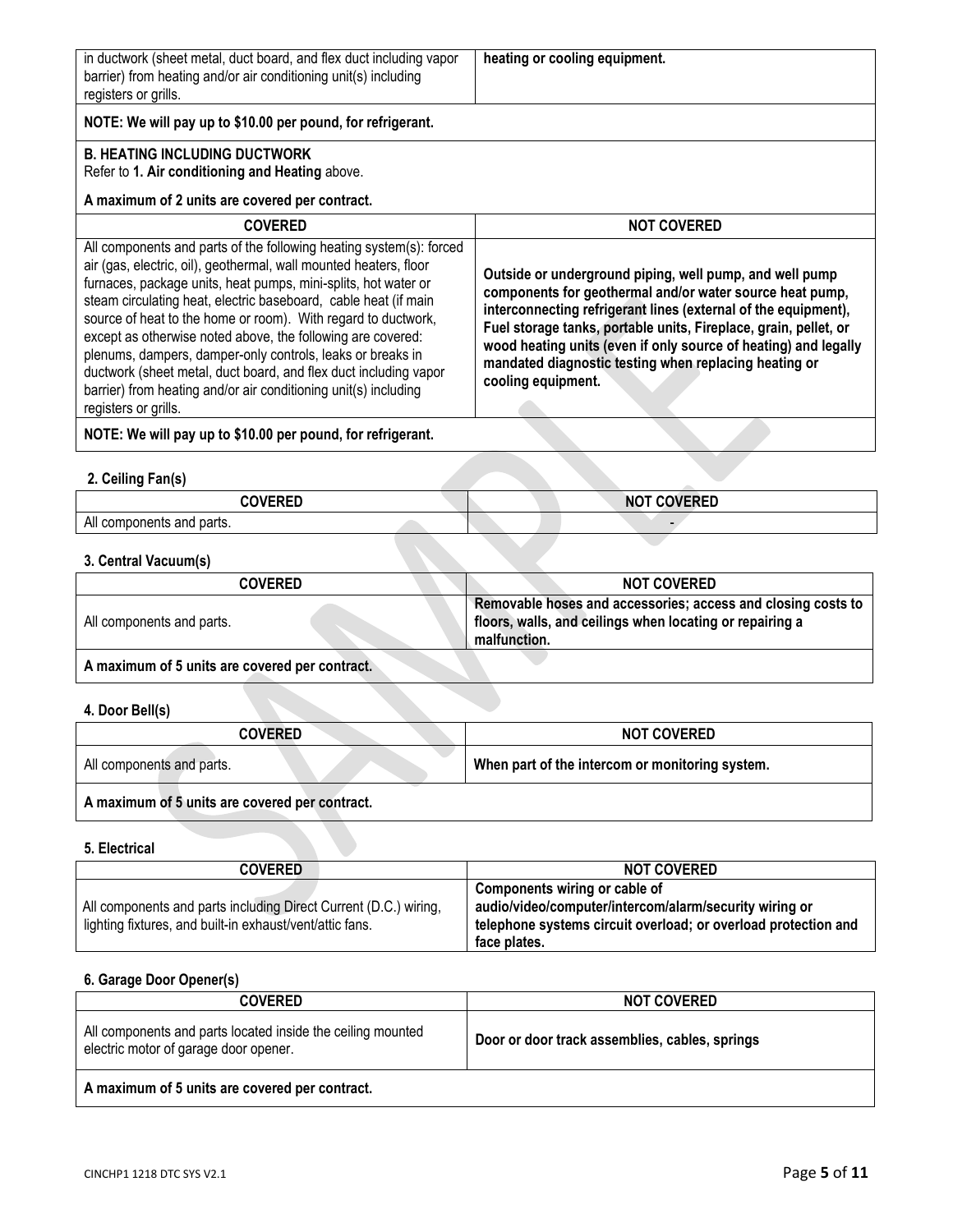#### <span id="page-5-0"></span>**7. Garbage Disposal(s)**

| <b>COVERED</b>                                 | <b>NOT COVERED</b> |
|------------------------------------------------|--------------------|
| All components and parts.                      |                    |
| A maximum of 5 units are covered per contract. |                    |

#### <span id="page-5-1"></span>**8. Instant Hot/Cold Water Dispenser(s)**

| <b>COVERED</b>                                 | <b>NOT COVERED</b> |
|------------------------------------------------|--------------------|
| All components and parts.                      |                    |
| A maximum of 5 units are covered per contract. |                    |

#### <span id="page-5-2"></span>**9. Plumbing**

| <b>COVERED</b>                                                                                                                                                                                                                                                                                                                                                                                                                                                                                                                                                                                                                                                                                                                                                                                                                                                                    | <b>NOT COVERED</b>                                                                                                                                                                                                                                                                                                                                                                                                                                                                                                                                                                                                                                                                                                                                          |
|-----------------------------------------------------------------------------------------------------------------------------------------------------------------------------------------------------------------------------------------------------------------------------------------------------------------------------------------------------------------------------------------------------------------------------------------------------------------------------------------------------------------------------------------------------------------------------------------------------------------------------------------------------------------------------------------------------------------------------------------------------------------------------------------------------------------------------------------------------------------------------------|-------------------------------------------------------------------------------------------------------------------------------------------------------------------------------------------------------------------------------------------------------------------------------------------------------------------------------------------------------------------------------------------------------------------------------------------------------------------------------------------------------------------------------------------------------------------------------------------------------------------------------------------------------------------------------------------------------------------------------------------------------------|
| Leaks and breaks of water, drain, gas, waste or vent lines, toilets<br>and related mechanisms, toilet wax ring seals, faucets,<br>showerheads, shower arms, valves for shower, tub, and diverter,<br>angle stops, risers and gate valves (similar features of finish and<br>style used when replacement is necessary), hose bibs, basket<br>strainers, permanently installed sump pumps (ground water only),<br>built-in bathtub whirlpool motors, pumps, and air switch<br>assemblies, pressure regulators, expansion tanks, sewage<br>ejector pump (septic system sewage ejector pumps are not<br>covered unless optional coverage is purchased), clearing of sink,<br>bathtub, shower, and toilet stoppages, clearing of mainline drain<br>and sewer stoppages through an accessible cleanout up to 100<br>feet from access point, clearing of lateral drain line stoppages up | Stoppages caused by collapsed, damaged or broken drain, vent<br>or sewer lines outside the home's main foundation, lines<br>broken, infiltrated or stopped by roots or foreign objects, even<br>if within the home's main foundation; costs to locate or access<br>cleanouts not found or inaccessible, or to install cleanouts, and<br>access through roof vents; any fees for photo/video equipment,<br>hydro-jetting equipment, chemicals, jet or steam clearing;<br>bathtubs, sinks, showers, shower enclosures and base pans,<br>toilet lids and seats, jets, caulking or grouting, septic tanks,<br>water softener, water filtration/purification systems, whole<br>home water filtration system, holding or storage tanks, saunas<br>or steam rooms. |
| to 100 feet from access point including accessible cleanout, p-<br>trap, drain or overflow access points.                                                                                                                                                                                                                                                                                                                                                                                                                                                                                                                                                                                                                                                                                                                                                                         |                                                                                                                                                                                                                                                                                                                                                                                                                                                                                                                                                                                                                                                                                                                                                             |

**NOTE: Where covered repairs require access to plumbing, we will provide access to plumbing only through unobstructed walls, ceilings or floors, and will return access openings to a rough finish. If the plumbing is accessible only through a concrete floor, wall or ceiling, we will pay up to \$1,000 per Agreement term for access, diagnosis, repair, or replacement of such plumbing, including returning access openings to a rough finish. A maximum covered amount of \$5,000 is allowed per claim.**

### <span id="page-5-3"></span>**10. Smoke Detector(s)**

| <b>COVERED</b>                        | <b>NOT COVERED</b> |
|---------------------------------------|--------------------|
| Battery operated and hardwired units. |                    |

## <span id="page-5-4"></span>**11. Water Heater(s)**

| <b>COVERED</b>                                                                       | <b>NOT COVERED</b>                                                                       |
|--------------------------------------------------------------------------------------|------------------------------------------------------------------------------------------|
| All components and parts, including tankless water heaters and<br>circulating pumps. | Auxiliary holding or storage tanks, fuel storage tank or energy<br>conservation unit(s). |
| $\Lambda$ movimum of 2 units are acusual non-contract                                |                                                                                          |

### **A maximum of 2 units are covered per contract.**

# <span id="page-5-5"></span>**VI. Details About Optional Coverage**

**Optional coverage may be purchased up to 30 days after the beginning of the Agreement term without an inspection. After the 30th day optional coverage may be purchased provided an inspection is performed (at customer's expense) and the inspection results are approved by us. New Construction Customers may add optional coverage during the Agreement term for brand new items providing proof of purchase is received by us. Optional coverage, regardless of date of purchase, continues only through the Agreement term.**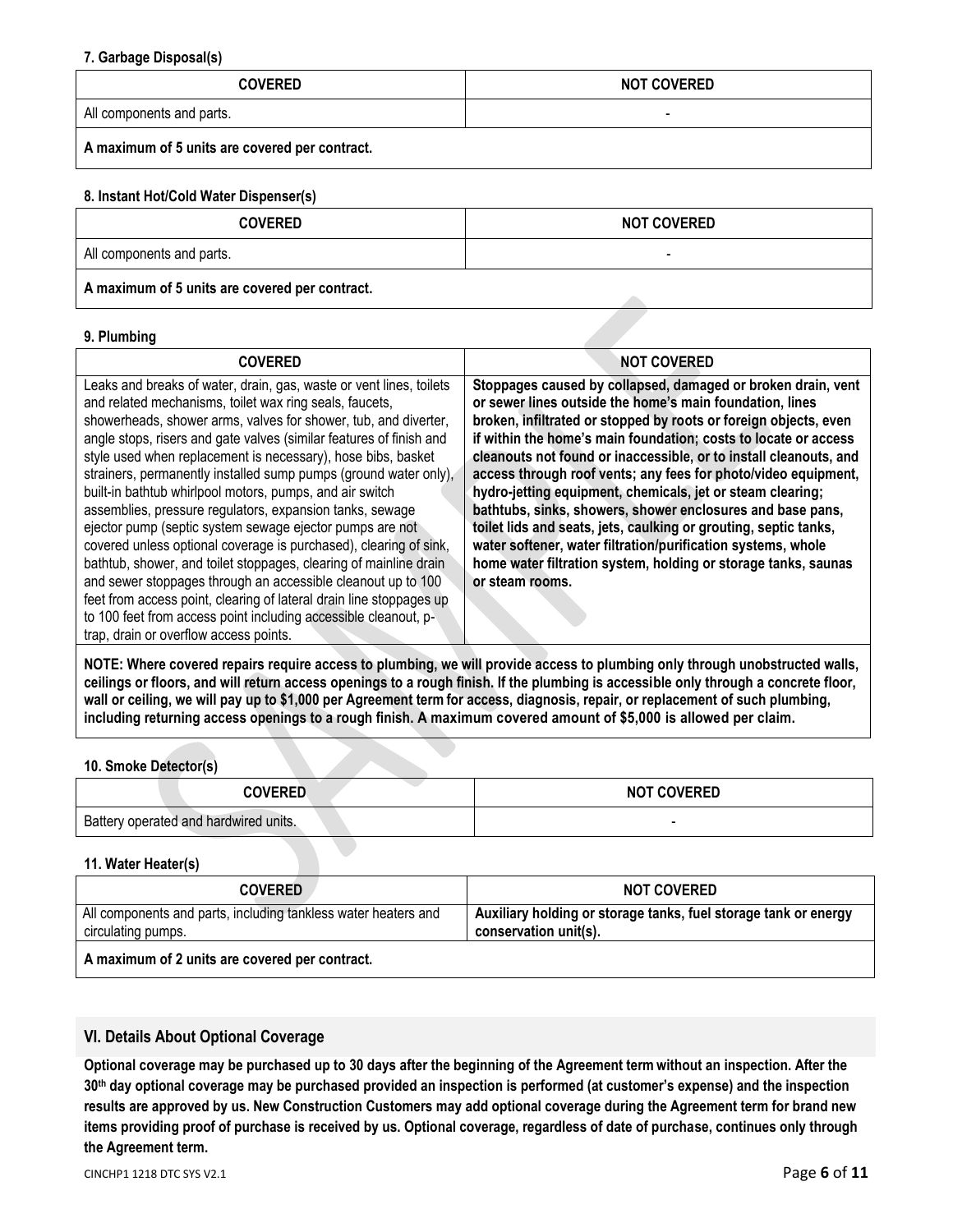<span id="page-6-0"></span>**Shared equipment is covered. If equipment is not shared, then only one or the other is covered unless an additional fee is paid**.

| <b>COVERED</b>                                                                                                                                                                                              | <b>NOT COVERED</b>                                                                                                                                                                                                                                                                                                                                                                                                                                                                                                                                                                 |
|-------------------------------------------------------------------------------------------------------------------------------------------------------------------------------------------------------------|------------------------------------------------------------------------------------------------------------------------------------------------------------------------------------------------------------------------------------------------------------------------------------------------------------------------------------------------------------------------------------------------------------------------------------------------------------------------------------------------------------------------------------------------------------------------------------|
| Above ground components and parts of the heating, pumping, and<br>filtration system including: pool heater, pool sweep motor and<br>pump, pump motor, blower motor and timer, plumbing pipes and<br>wiring. | Portable or above ground spas, access to pool and spa<br>equipment, lights, liners, jets, ornamental fountains, waterfalls<br>and their pumping systems, auxiliary pumps, pool cover and<br>related equipment, fill line and fill valves, built-in or detachable<br>cleaning equipment including, without limitation, pool sweeps,<br>pop-up heads, turbo valves, skimmers, chlorinators, and<br>ionizers, fuel storage tanks, disposable filtration mediums, heat<br>pump, multi-media centers, dehumidifiers, panel box and dials,<br>salt water generator; salt and components. |
|                                                                                                                                                                                                             |                                                                                                                                                                                                                                                                                                                                                                                                                                                                                                                                                                                    |

**A maximum covered amount of \$1,500 is allowed per Agreement term.**

## <span id="page-6-1"></span>**2. Septic System**

| NOTE: This option is available for first year customers only and is not renewable.                                                                                                                                                                                                                                                                                                                                                                                                                                                                                                                                                                                                                                                                                                                                                                                                    |  |  |
|---------------------------------------------------------------------------------------------------------------------------------------------------------------------------------------------------------------------------------------------------------------------------------------------------------------------------------------------------------------------------------------------------------------------------------------------------------------------------------------------------------------------------------------------------------------------------------------------------------------------------------------------------------------------------------------------------------------------------------------------------------------------------------------------------------------------------------------------------------------------------------------|--|--|
| <b>NOT COVERED</b><br><b>COVERED</b>                                                                                                                                                                                                                                                                                                                                                                                                                                                                                                                                                                                                                                                                                                                                                                                                                                                  |  |  |
| Broken or collapsed sewer lines outside the foundation,<br>Mainline stoppages that can be cleared through an existing access<br>or cleanout without excavation. The septic tank will be pumped one<br>stoppages or roots that prevent the effective use of any<br>externally applied sewer machine cable, cost of finding or<br>(1) time during the Agreement coverage term if the stoppage is due<br>to septic back up. We will not pay more than \$500 per pumping<br>gaining access to the septic tank or sewer hook-ups, disposal<br>of waste, chemical treatment of the septic tank and/or sewer<br>occurrence. If the septic tank needs to be replaced, we will not<br>pay more than \$1,000 towards the replacement of the septic<br>lines, tanks, leach lines, cesspool, and any mechanical pump<br>tank. We will cover one (1) sewage ejector pump for septic<br>or systems. |  |  |
| system located within the perimeter of the main foundation.                                                                                                                                                                                                                                                                                                                                                                                                                                                                                                                                                                                                                                                                                                                                                                                                                           |  |  |

### <span id="page-6-2"></span>**3. Well Pump**

| <b>COVERED</b>                                                                      | <b>NOT COVERED</b>                                                                                                                                                                                                                                                                                                                                                                       |
|-------------------------------------------------------------------------------------|------------------------------------------------------------------------------------------------------------------------------------------------------------------------------------------------------------------------------------------------------------------------------------------------------------------------------------------------------------------------------------------|
| All components and parts of well pump utilized as a source of<br>water to the home. | Above or underground piping, cable or electrical lines leading to<br>or from the well pump, including those that are located within<br>the well casing, well casings, pressure switches not located on<br>the pump, holding, storage or pressure tanks, booster pumps,<br>re-drilling of wells, well pump and all well pump components for<br>geothermal and/or water source heat pumps. |
|                                                                                     |                                                                                                                                                                                                                                                                                                                                                                                          |

**NOTE: We will pay up to \$1,500 per Agreement term for access, diagnosis and repair or replacement.**

### <span id="page-6-3"></span>**4. Premier Upgrade Package**

Adding this package to your Home Warranty Agreement provides additional benefits on a covered claim. Certain repairs or replacements may require additional fees that are not normally covered under your Home Warranty Agreement, such as, but not limited to, disposal of equipment; duct, electrical and/or plumbing modifications; reclamation of refrigerant; code upgrades; permits; condenser pads. Depending on the package selected, we will provide up to either \$500 or \$1000 towards **non-covered charges when repairing or replacing a covered item. This benefit does not apply to equipment; items; or failures deemed ineligible for coverage. In no event shall we be liable to cover fees and/or disposal arising from hazardous and/or toxic materials or asbestos. Package limits apply to one (1) covered item, per claim. Each claim event is capped for up to either \$500 or \$1000; any unused portion of the benefit cannot be applied towards a future claim. In no event shall we be liable for more than two (2) claims per agreement term, for an aggregate amount of up to \$1000 or \$2000. Florida Residents Only: Pursuant to Florida Statute §634.346 this package provides coverage towards the replacement of functional components of the HVAC system necessary to maintain the compatibility and operating efficiency requirements of the manufacturer.**

# <span id="page-6-4"></span>**VII. General Exclusions and Limitations**

1. **This Agreement does not cover performance of routine maintenance. You are responsible for performing all routine maintenance and cleaning for all covered items and systems as specified and recommended by the manufacturer. You are**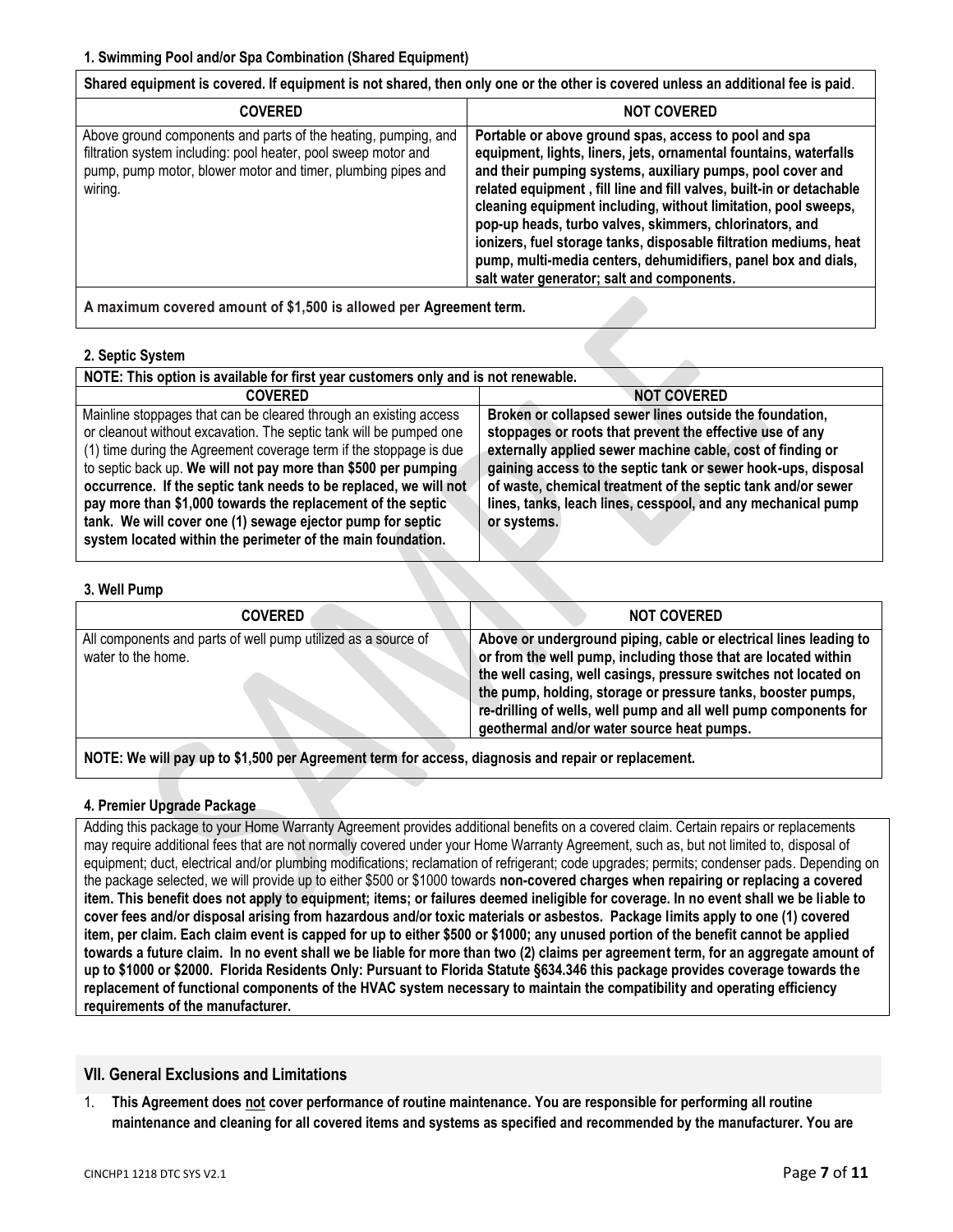**also responsible for providing all routine maintenance for all areas in a covered property around covered items and/or systems to ensure that these items and/or systems are able to function properly as specified by the manufacturer.**

- 2. **This Agreement does not cover repairs or replacements of any item covered by other insurance, warranties or guarantees, including but not limited to, manufacturer's, contractor's, builder's, distributor's, home service agreement or home warranty. Our coverage is secondary to such insurance, warranties, or guarantees.**
- 3. **This Agreement shall not cover any item(s) if they are:** 
	- **systems, appliances or components classified by the manufacturer as commercial-grade;**
	- **flues, venting, chimneys, and exhaust lines;**
	- **determined to be defective by the Consumer Product Safety Commission or the manufacturer and for which either has issued, or issues, a warning or recall, or which is otherwise necessitated due to failure caused by the manufacturers improper design, use of improper materials and/or formulas, manufacturing process or any other manufacturing defect;**
	- **below the slab or basement floor of the home; except as otherwise specified in this Agreement;**
	- **located outside the perimeter of the main foundation or a detached garage (i.e. outside the outer load bearing walls of the structure with the exception of central air conditioning unit, main electrical panel, water heater) or unless specifically covered with optional coverage purchased for items outside the main perimeter. These exceptions must be installed for diagnose and must be manufactured for outside use or be located in a structure which protects items from the elements;**
	- **damaged by you in the course of remodeling or unauthorized repair.**
- 4. **This Agreement does not cover failures which may result from causes other than normal wear and tear, such as without limitation:** 
	- **abuse, misuse and/or neglect;**
	- **lightning strikes, power failure, power surge;**
	- **missing components, parts or equipment;**
	- **animal, pet and/or pest damage;**
	- **fire; casualty; flood; smoke; earthquake; freeze damage; acts of God;**
	- **manufacturer's improper design, use of improper materials and/or formulas, manufacturing process or any other manufacturing defect;**
	- **structural and/or property damage;**
	- **accidents; war; acts of terrorism; nuclear explosion, reaction, radiation or radioactive contamination; insurrection; riots; vandalism; or intentional destruction of property;**
	- **any noise without a related mechanical failure.**
- 5. **This Agreement does not cover mechanical failures, damages or remediation due to:**
	- **mold, mildew, mycotoxins, fungus, bacteria, virus, condensation, wet or dry rot, regardless of the source, origin, or location;**
	- **lack of capacity in the existing system or appliance, under/oversized systems in relation to the square footage for the area being heated or cooled;**
	- **conditions of insufficient or excessive water pressure;**
	- **conditions of inadequate wiring capacity, circuit overload, power failure and/or surge.**
- 6. **This Agreement does not cover costs for (except as otherwise specified in this Agreement):**
	- **construction, carpentry, dimensional or design change, or other modifications necessary to remove, relocate or install equipment;**
	- **providing or closing access to covered items;**
	- **equipment to gain access or permit serviceability such as but not limited to scaffolding;**
	- **restoration of any wall or floor coverings, cabinets, counter tops, tiling, paint or the like;**
	- **failure to meet building code(s), zoning requirements, utility regulations;**
	- **failure to comply with local, state or federal laws or regulations;**
	- **compliance with federal, state, and/or local law, code, regulation, or ordinance;**
	- **for testing required by state or local municipalities, such as but not limited to, load calculation or duct certification;**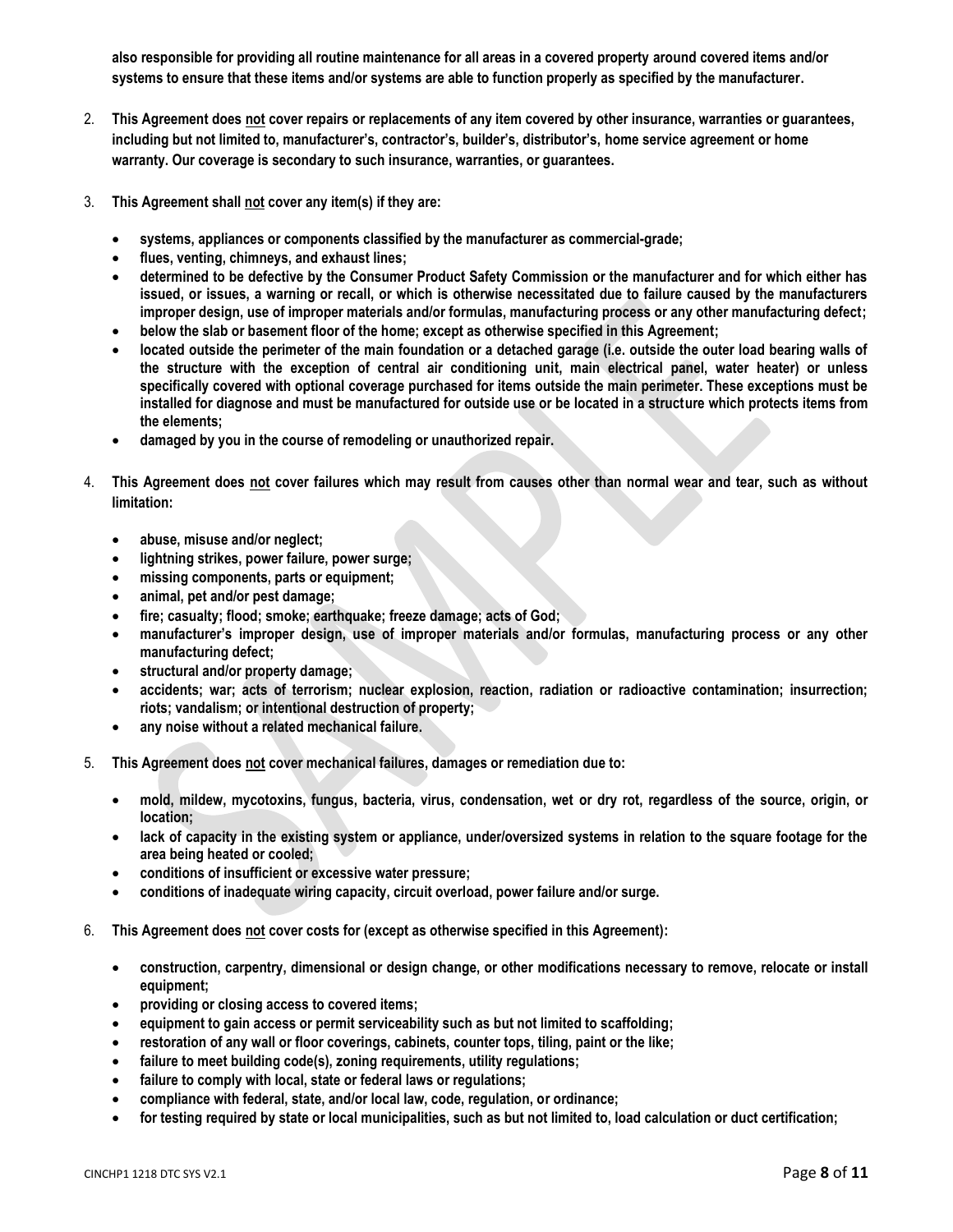- **for additional charges to access or transport materials, supplies, or independent contractors to the covered property, such as but not limited to: tolls, required use of ferries, or barges;**
- **permits;**
- **code upgrades;**
- **modifications.**
- 7. **This Agreement does not cover:** 
	- **removal and/or disposal of hazardous or toxic material or asbestos;**
	- **the use of cranes or other lifting equipment required to service any item or system;**
	- **excavation or other charges associated with gaining access to a well pump;**
	- **electronic computerized, or home energy management systems or devices; LCD displays that do not affect the primary operation of the unit unless otherwise stated in this agreement;**
	- **lighting and/or appliance management systems, unless otherwise stated in this agreement;**
	- **radon monitoring systems, fire sprinkler systems, and solar systems and components.**
- 8. **This Agreement does not cover delays or failures to provide service caused by, or related to:** 
	- **any of the exclusions listed herein;**
	- **shortages of labor and/or materials;**
	- **any other cause beyond our reasonable control.**
- 9. **This Agreement does not cover replacement of functional components of HVAC systems for reasons of compatibility or efficiency requirements of the manufacturer unless additional coverage for such circumstance is purchased. This additional coverage must be purchased within 30 days from the effective date of this Agreement. To obtain this coverage, call the number on you Agreement Coverage Summary page or visit www.cinchhomeservices.com.**

#### <span id="page-8-0"></span>**VIII. Limitation of Liability**

- 1. We are not responsible for incidental, consequential, special, and/or punitive damages and you agree to waive any and all claims for such damages, arising from, resulting from and/or related to the failure of any item or system, including, but not limited to, food spoilage, loss of income, additional living expenses, and/or other property damage.
- 2. We are not liable for any damages that result from an independent contractor's service, delay in providing service or failure to provide service. We are not liable for any incidental, consequential, special, and/or punitive damages, whether caused by negligence or any other cause, and you agree to waive any and all claims for such damages, arising from, resulting from or related to any independent contractor's service, delay in providing service or failure to provide service, including, but not limited to, damages, resulting from delays in securing parts and/or labor, the failure of any equipment used by an independent contractor, labor difficulties, and/or the negligent, tortuous and/or unlawful acts or omissions of any independent contractor.

## <span id="page-8-1"></span>**IX. Cancellation Information**

- 1. You may cancel this Agreement by telephone or in writing within 30 days of the coverage effective date for a full refund of the contract fees paid if no claim has been made. The right to cancel this Agreement as provided in this paragraph is not transferable. A ten percent (10%) penalty per month will be added to any refund required under this paragraph, including any accrued penalties, which are not paid or credited within 30 days after you cancel this Agreement.
- 2. You may cancel this Agreement within 30 days of the coverage effective date if a claim has been made, or at any time thereafter, at which time you may be entitled to a refund of unearned contract fees paid based on the short rate schedule less a processing fee of twenty-five dollars (\$25) and less the cost of any services performed pursuant to the Agreement, where permitted by law. If claims have been paid, we may bill you for the lesser of the net amount due to us or the unpaid annual term contract fee. We will bill or charge you any balance owed to us through the same mechanism as any previous installment billings, or we will direct bill you if such a mechanism is not available.
- 3. We may terminate this Agreement immediately, after any applicable notice provisions, for non-payment, fraud or material misrepresentation. If we terminate for fraud or material misrepresentation, this Agreement is void and we shall refund all paid contract fees if no claims have been made. If a claim has been made, we will follow normal cancellation procedures as outlined in this section.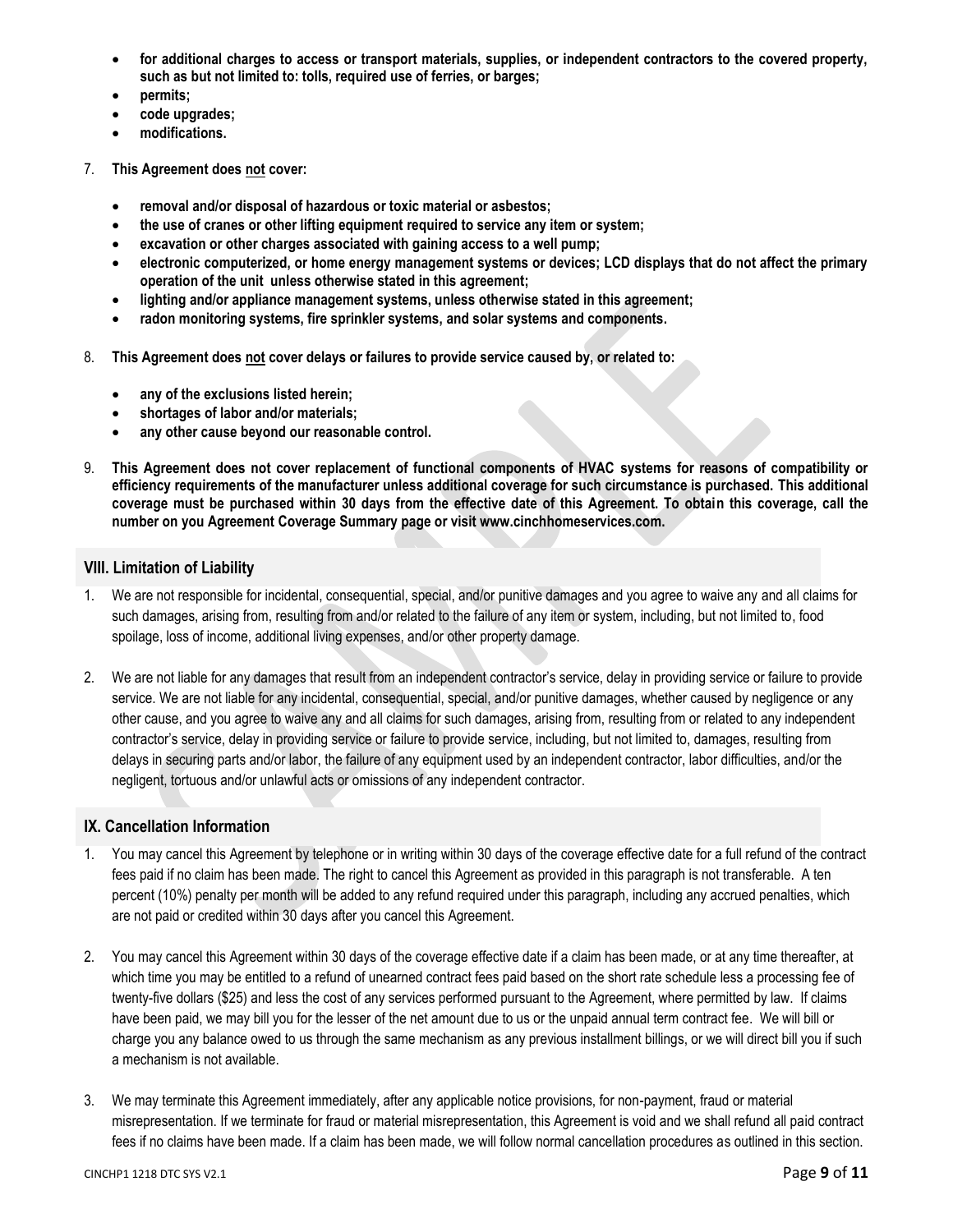4. In the event you threaten to harm or actually harm the safety or well-being of: (i) the company; (ii) any employee of the company; (iii) an independent contractor; or (iv) any property of the company or the independent contractor, you will be in breach of this Agreement. In the event you breach this or any other obligation under this Agreement, we may refuse to provide service to you and may cancel this Agreement immediately.

# <span id="page-9-0"></span>**X. Dispute Resolution**

- 1. **ARBITRATION**: All disputes, controversies or claims of any sort, arising out of or in any way relating to this Agreement, its negotiation, and the Services provided pursuant to it, whether based in contract, tort, regulation, or any other legal or equitable theory (collectively "Disputes"), shall be resolved at the consumer's choice by settlement, or final and binding arbitration, or in and through a small claims court having jurisdiction over such Disputes. Arbitration shall be conducted within the geographical limits of the applicable federal district court where the Covered Property is located, or such other location upon which both parties mutually agree, and administered by a mutually agreed upon arbitration service. The Commercial Arbitration Rules and Supplementary Procedures for Consumer-Related Disputes of the American Arbitration Association or similar such rules (the "Arbitration Rules") in effect at the time arbitration is demanded by either party shall govern the arbitration proceeding and the selection of one neutral arbitrator to preside over the proceeding. The arbitrator is empowered to decide all Disputes and all questions related to the enforceability and scope of these Dispute Resolution provisions, including but not limited to the validity, interpretation and applicability of these Dispute Resolution Provisions. Additionally, this transaction involves interstate commerce, and these Dispute Resolution provisions shall be governed by the Federal Arbitration Act, as amended (9 USC 1). No arbitration may proceed on a class or representative basis, and the arbitrator may not consolidate any arbitration proceeding governed by these Dispute Resolution Provisions with any other person's arbitration proceeding, and may not otherwise preside over any form of a representative or class proceeding. Under the Arbitration Rules, although each party is required to pay certain administrative and arbitrator fees, the amount the consumer may be required to pay is limited. Each party to arbitration is responsible for its own attorney's fees, if the party chooses to be represented by an attorney.
- 2. **CLASS ACTION AND JURY TRIAL WAIVER:** Each party to this Agreement may bring a Dispute against the other only in its individual capacity and not as a plaintiff or class member in any purported class or representative proceeding. Each party gives up or waives any right it may have to have any Disputes between them resolved by a jury.

# <span id="page-9-1"></span>**XI. Other Conditions**

- 1. **Term.** Coverage under this Agreement commences on the effective date specified on the Agreement Coverage Summary Page and expires twelve (12) month(s) from Agreement effective date.
- 2. **Renewal. Where permitted by state law, this Agreement may automatically renew at the sole and exclusive option of the Issuing Company for successive twelve (12) month(s). In the event the Issuing Company elects to renew this Agreement, you will be notified of any rate and/or coverage changes, not less than thirty (30) days prior to the expiration of the current Agreement term and commencement of the renewal term.**
- 3. **Assignment.** In the event of assignment or transfer of title of the covered property, this Agreement may be assigned and/or transferred at our option, where permitted by state law and when the applicable fee has been paid. We reserve the right to charge a transfer fee not to exceed twenty-five dollars \$25.
- 4. **Installment Billing.** In certain cases you may be permitted, at our sole and exclusive discretion, to pay for your coverage on an installment basis. Should you suffer a mechanical failure covered by this Agreement at a time when there are unpaid installments due from you, whether or not such payments are due or overdue, we reserve the right to deduct all or any portion of any unpaid amounts from the amount of loss covered by this Agreement for such incident, or to require payment of the entire remaining unpaid balances prior to covering the loss for you as we deem necessary or desirable. Our failure to exercise any such right on one occasion shall not be deemed a waiver of such right on other occasions.
- 5. **Waiver**. Should we waive any of our contractual rights; such waiver will not constitute a future waiver of said rights.